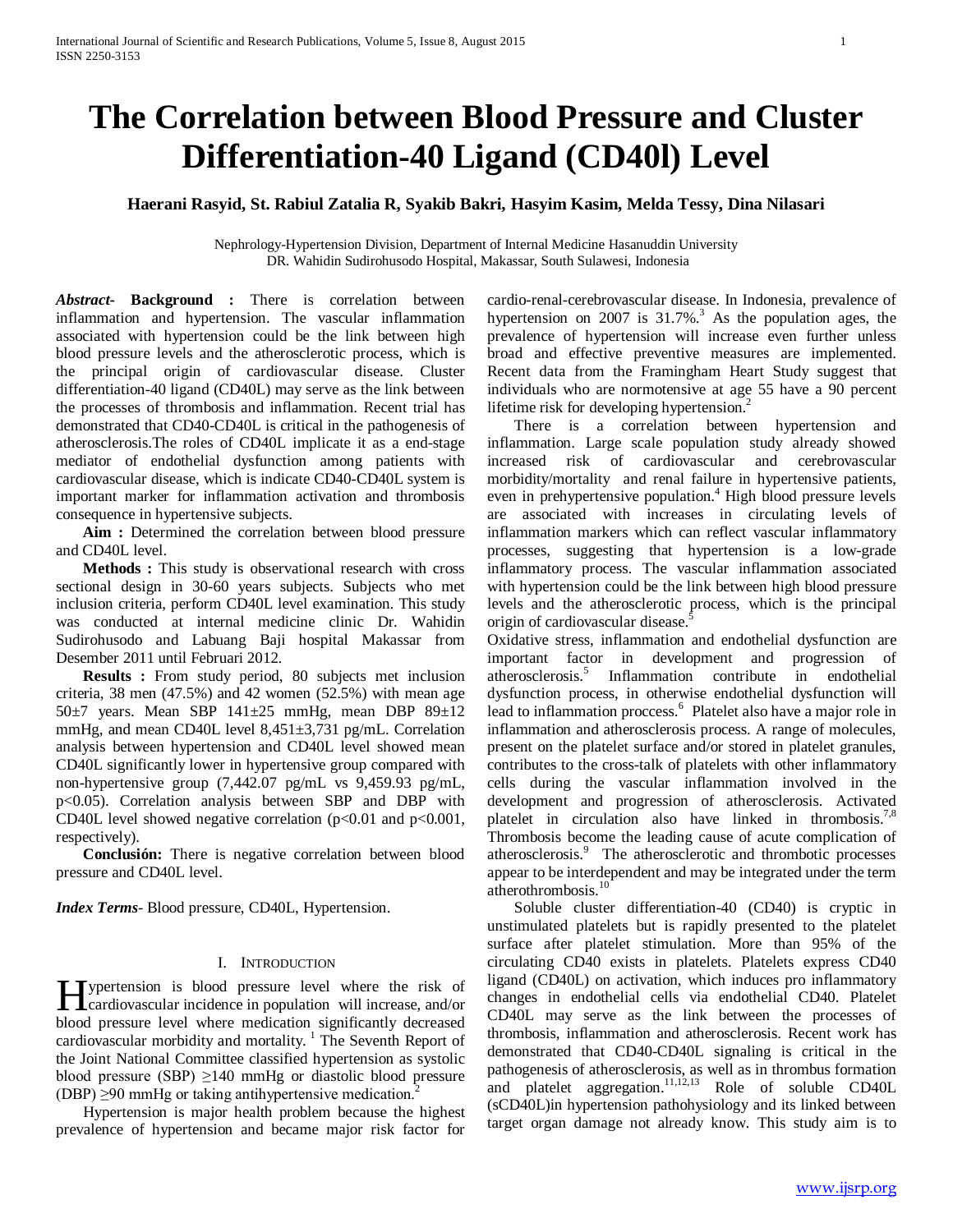determine the correlation between blood pressure and CD40L level.

## II. METHODS

 This study is an observational research with cross-sectional design. The study was conducted at Internal Medicine Clinic Dr. Wahidin Sudirohusodo and Labuang Baji Hospital Makassar from Desember 2011 until Februari 2012. Population are all patients who conduct periodic checks up at Internal Medicine Outpatient Clinic Dr. Wahidin Sudirohusodo and Labuang Baji hospital Makassar. Research sample are population who met inclusion criteria, where the inclusion criteria are aged 30-60 years old, non-hypertensive and hypertensive patients (according to JNC 7 criteria, that never, taking or stop anti-hypertensive medication for 1 months), non diabetes and no impaired renal function, not consuming NSAIDs, BMI  $<$  23 kg/m<sup>2</sup> and willing to participate the study.

 Blood pressure was measured with sphygmanometer. Measurements were performed in a sitting position with right arm placed on the table. Korotkoff sounds 1 rated as SBP and Korotkoff 5 as DBP. Blood pressure was measured 3 times, the first measurements were excluded, the average of 2 times last measurement of blood pressure is taken as the value of the subject. Non-hypertensive group are normotension (SBP <120 mmHg or DBP <80 mmHg) and prehypertension (SBP  $\geq$  120-

 Sampling was done by consecutive sampling until the desired number of samples is reached. A blood sample taken as many as 10 ml. Taken in the fossa cubiti area and send to the Prodia Laboratory Clinic. CD40L levels is CD40L levels in blood serum samples were measured with quantitative techniques Sandwich Enzyme Immunoassay and the reaction is read using 530 reader that is expressed in pg/mL. (Standard Interval 62.5 - 4,000 pg/mL, expected values: undetectable – 11,451 pg/mL).

 The data obtained were analyzed by computer using the program Statistical Package for Social Science (SPSS) with Independent t test, Pearson correlation test dan Anova test the t test. Significant test if  $p<0.05$ .

### III. RESULTS

 From study period, 80 subjects are include in the study (38 men  $(47.5\%)$  with mean of age is  $50\pm7$  of age. Mean SBP 141±25 mmHg and mean DBP 89±12 mmHg. Mean sCD40L level 8,451±3,731 pg/mL. Variable characteristic are reported in Table 1.

#### **Table 1. Variable Characteristic**

|                            |    | Min | Max    | Mean     | SD        |
|----------------------------|----|-----|--------|----------|-----------|
| $SBP$ (mmHg)               | 80 | 10  | 220    | 141.08   | 25.196    |
| $DBP$ (mmHg)               | 80 | 70  | 133    | 88.71    | 12.018    |
| $sCD40L$ Level ( $pg/mL$ ) | 80 | 316 | 15.877 | 8.451.00 | 3.731.260 |

Min : Minimum, Max : Maximum, SD: Standard Deviation, SBP : Systolic Blood Pressure, DBP : Diastolic Blood Pressure

 Correlation analysis between hypertension group and sCD40L level showed significant correlation between blood pressure with sCD40L level ( $p<0.05$ ), where mean sCD40L level significantly low in hypertensive group than non-hypertensive group (7,442.07) pg/mL vs 9,459.93 pg/mL). (Table 2).

| Group                     |    | Mean $(pg/mL)$ | $SD$ (pg/mL) | p*    |
|---------------------------|----|----------------|--------------|-------|
| Non-hypertensive          | 40 | 9.459.93       | 3,193.154    | 0.015 |
| Hypertensive              | 40 | 7.442.07       | 3,989.646    |       |
| .<br>$\sim$ $\sim$ $\sim$ |    |                |              |       |

#### **Table 2. Correlation between blood presuure and sCD40L level**

SD: Standard deviation, *\**Independent t test.

Correlation analysis between SBP and DBP with sCD40L level showed significant negative correlation ( $p<0.01$  and  $p<0.001$ , Pearson's correlation test), where SBP and DBP significantly higher in the lowest sCD40L level  $(r = -0.508$  and  $r = -0.569)$  (figure 1).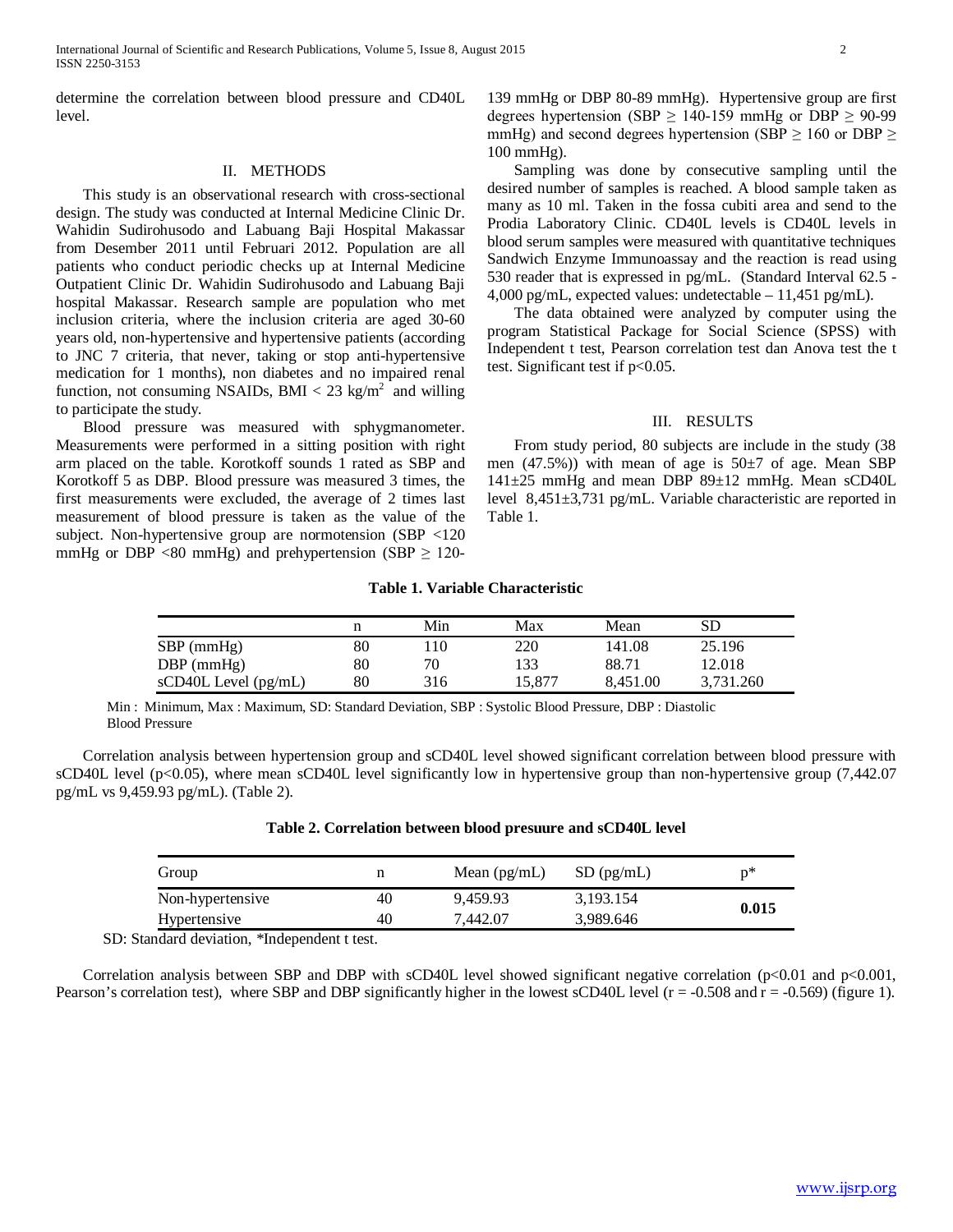

**Figure 1. Correlation between SBP and DBP with sCD40L Level**

# IV. DISCUSSION

 There is growing evidence about the association between hypertension and inflammation. Inflammation takes part in the hypertension-induced atherosclerosis. However, recent reports suggest that there is chronic low grade inflammation, which predicts future generation of hypertension in otherwise healthy populations. CD40/CD40L signaling system amplifies the endothelial cell responses to inflammation and contributes to progression of atherosclerosis. Levels of sCD40L seem to be a new predictor for future cardiovascular events in patients with high-risk atherosclerotic lesions.<sup>14</sup> The platelet-mediated prothrombotic and hypercoagulable state in essential hypertension may contribute to the increased risk and severity of target organ damage and atherosclerotic complications. In this context, sCD40L could be a potential molecular link between inflammation, thrombosis and essential hypertension.<sup>15</sup> Platelet activation and increased sCD40L have been also demonstrated in hypertensive patients.<sup>16</sup>

 Some study showed correlation between blood pressure increments with  $\text{sCD40L}$  level. Yan et al<sup>17</sup> analyzed the expression of CD40 and CD40L on platelet in 20 normal controls and 150 patients with essential hypertension. Patients with essential hypertension showed a significant increase of CD40 (67.1F9.6 Mean Fluorescence Intensity, MFI) and CD40L (15.3F5.0 MFI) co-expression on platelets as well as sCD40L levels (12.8F3.9 ng/ml ) compared with controls (p< 0.0001). We found that CRP levels related to CD40–CD40L system. We also observed a slight correlation between sCD40L level and blood pressure. During 3 months follow-up, patients with enhanced levels of sCD40L (N15 ng/ml) indicated a tough control of blood pressure. This study suggests that hypertension is in part an inflammatory disorder.

Using a cross-sectional approach, Patel et  $al^{18}$  measured plasma concentrations of CRP, sCD40L, VEGF, and angiopoietins-1 and -2 in 147 patients with hypertension (85 with a history of CVD event/s, 62 CVD event-free) and 68 age- and sex-matched healthy controls. Concentrations of sCD40L (P = 0.039), CRP (P < 0.001), angiopoietin-1 (P < 0.001), angiopoietin-2 ( $P = 0.003$ ) and VEGF ( $P < 0.001$ ) were all greater amongst hypertensive patients than in controls. There were no significant differences in sCD40L and VEGF concentrations between hypertensive individuals with and without CVD events. On multiple regression analysis, sCD40L was associated with angiopoietin-2 ( $P = 0.01$ ) and VEGF ( $P =$ 0.007) in hypertensive individuals, but no such associations were found within the healthy control group. In patients with hypertension, sCD40L was associated with increased circulating markers of abnormal angiogenesis (angiopoietin-2, VEGF). The interaction between sCD40L and angiogenesis may contribute to the pathophysiology of CVD in hypertension.

 In this study, we found significant negative correlation between SBP and DBP with sCD40L level (p<0.01 and p<0.001), where SBP and DBP significantly higher in the lowest sCD40L level ( $r = -0.508$  and  $r = -0.569$ ). Correlation analysis between hypertension group and sCD40L level showed significant correlation between blood pressure with sCD40L level (p<0.05), where mean sCD40L level significantly low in hypertensive group than non-hypertensive group (7,442.07 pg/mL vs 9,459.93 pg/mL).

Few study showed similar results. Sonmez et al<sup>14</sup> investigated sCD40L levels in 30 non-obese young hypertensive men and 30 matched controls. sCD40L were not different and there were no correlations between blood pressure and sCD40L. deLemos et  $al<sup>19</sup>$  investigated plasma levels of sCD40L were measured in 2811 subjects from the Dallas Heart Study, a multiethnic population-based cross-sectional study. Weak but statistically significant associations were observed between sCD40L quartiles and hypertension. sCD40L was not associated with most atherosclerotic risk factors or with subclinical atherosclerosis. These findings suggest that sCD40L will not be useful as a tool to screen for the presence of subclinical atherosclerosis in the population. Penno et  $al<sup>16</sup>$  investigated several metabolic and vascular correlates of sCD40L levels in 90 nondiabetic never-treated essential hypertensive men. In newly diagnosed hypertensive men, sCD40L levels are inversely related to insulin sensitivity, with no correlation with blood pressure, other cardiovascular risk factors, or the degree of subclinical atherosclerosis.

 The results of our study not similar with the recent hypothesis. These results might indicate lack of any inflammatory state in new onset hypertension. Increased sCD40L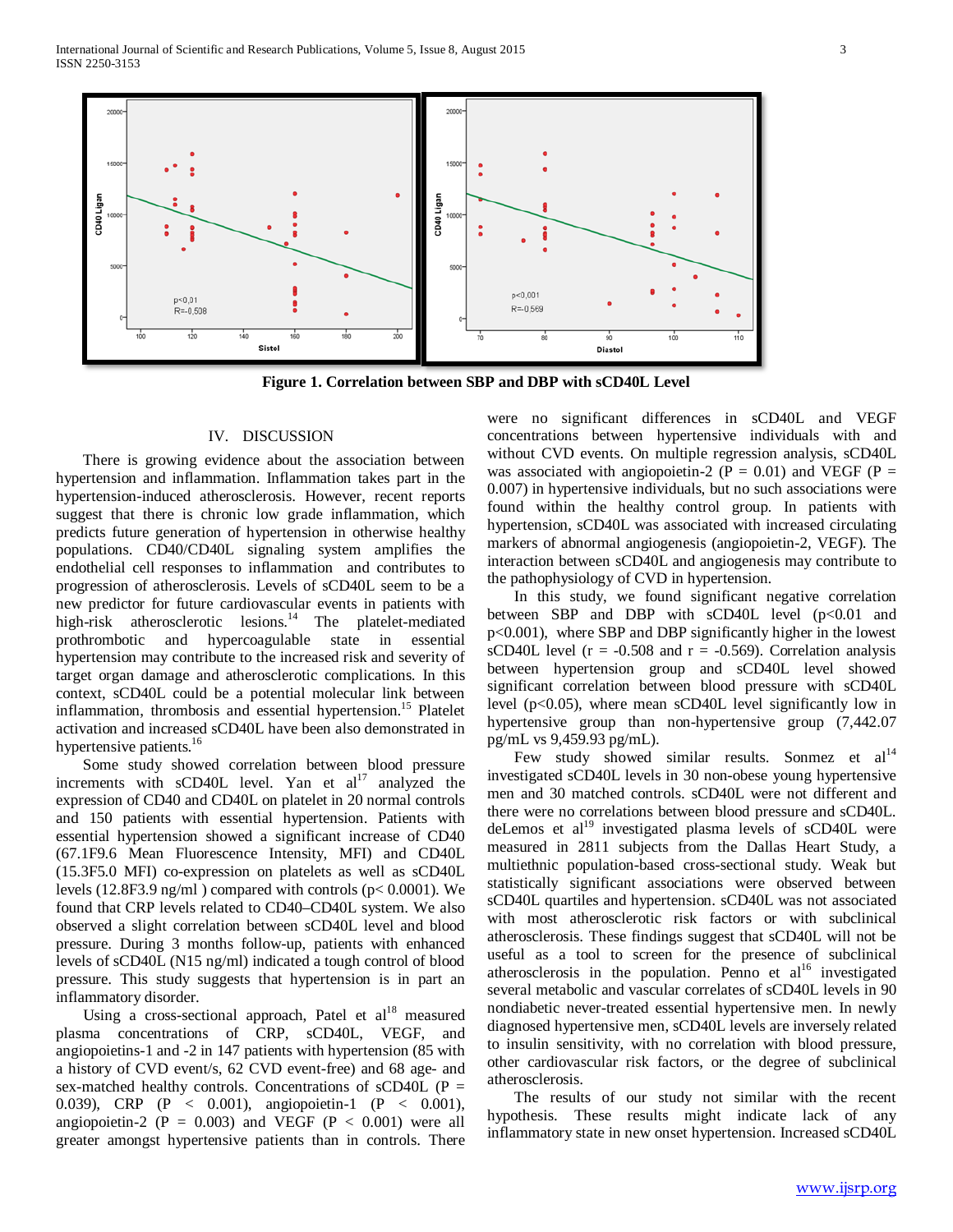levels have been associated with enhanced platelet activation in various clinical settings. Soluble CD40L has been independently associated with an increased risk of coronary and cerebrovascular events, performing better as a marker of plaque vulnerability than of plaque burden.<sup>16</sup> Soluble CD40L was not associated with most atherosclerotic risk factors or with subclinical atherosclerosis. These results suggest that sCD40L will not be useful as a tool to screen for the presence of subclinical atherosclerosis in the population.19

Yuan et al<sup>20</sup> investigated serum levels of CD40 and sCD40L in 328 hypertensive patients with varying degrees of organ damage. The data revealed that serum levels of CD40 were significantly greater in patients with severe, but not mild organ damage compared with patients without any organ damage. There were no significant differences in serum concentrations of sCD40L between patients with no, mild and severe organ damage. Their results indicate that upregulation of the CD40 system in hypertensive patients with certain forms of severe endorgan damage may contribute to the pro-inflammatory, proatherogenic and prothrombotic milieu in hypertension.

 The present clinical study suffers from some limitations. First is the fact that this outpatient clinic-based study was only screening several target organ damage in subjects. Thus, the data obtained may not be readily applied to the general population. Second, the serum sCD40L levels determined in the present study are much higher than standard interval. Although differences in the preparation of blood samples, the detection techniques used and the age of the patients may have all contributed to the apparent discrepancies, a more standardized procedure should be validated for the measurement of plasma sCD40L concentrations. Third, some subjects used antihypertensive treatment is expected to slow down the pathophysiological mechanisms responsible for the activation of the CD40 ⁄CD40L system. Further multivariate analysis using a larger patient population with better patient compliance in terms of antihypertensive drug therapy needs to be performed.

#### V. CONCLUSION

 From this study we found negative correlation between blood pressure and sCD40L level.

#### **REFERENCES**

- [1] Bakri S. Hipertensi Pada Diabetes Mellitus. Pada: Naskah lengkap pendidikan profesional berkelanjutan seri I. Makassar. 2004; p.77-90.
- [2] The Seventh Report of The Joint National Committee on Prevention, Detection, Evaluation, and Treatment of High Blood Pressure. The JNC report. JAMA 2003; 289:2560-2572.
- [3] Badan Penelitian dan Pengembangan Kemenkes Republik Indonesia. Riset Kesehatan Dasar (Riskesdas) 2007 Hipertensi. [Cited 2012 May]. Available from: http://www.riskesdas.litbang.depkes.co.id.
- [4] Dzau VJ, Gnecchi M, Pachori AS, Morello F, Melo LG. Therapeutic Potensial of Endothelial Progenitor Cells in Cardiovascular Diseases. Hypertension 2005;46:7-18
- [5] Cachofeiro V, Miana M, de las Heras N, Martin-Fernandez B, Ballesteros S, et al. Inflammation: A Link Between Hypertension and Atherosclerosis. Curr Hypertens Rev 2009; 5: 40-48.
- [6] Koh KK, Han SW, Quon MJ. Inflammatory Markers and Metabolic Syndrome. J Am Coll Cardiol 2005;46:1978–85.
- [7] Huo Y, Ley KF. Role of Platelets in the Development of Atherosclerosis. Trends Cardiovasc Med 2004; 14: 18-22.
- [8] Flaumenhaft R. Molecular Basis of Platelet Granule Secretion. Atherioscler Thromb Vasc Biol 2003; 23:1152-1160.
- [9] Davì G, Patrono C. Platelet Activation and Atherothrombosis. N Engl J Med 2007; 357:2482-2494.
- [10] Corti R, Fuster V, Badimon JJ. Pathogenetic Concepts of Acute Coronary Syndromes. J Am Coll Cardiol 2003; 41: 7S-14S.
- [11] Blum A. Soluble CD40 Ligand and Atherosclerosis: Linking Thrombosis and Inflammation. Haema 2006; 9(3): 361-366.
- [12] Lutgens E, Lievens D, Beckers L, Donners M, Daemen M. CD40 and Its Ligand in Atherosclerosis. Trends Cardiovasc Med 2007;17:118–123.
- [13] Schönbeck U, Libby P. CD40 Signaling and Plaque Instability. Circ Res 2001; 89:1092-1103.
- [14] Sonmez A, Dogru T, Yilmaz MI, Ocal R, Ozgurtas T, et al. Soluble CD40 Ligand in Patients With Hypertension. Clin Exp Hypertens 2005; 8:629- 634.
- [15] Montecucco F, Pende A, Quercioli A, Mach F. Inflammation in The Pathophysiology of Essential Hypertension. J Nephrol 2011; 24(01): 23-34.
- [16] Penno G, Pucci L, Dell'Omo G, Lucchesi D, Micolli R, et al. Soluble CD40 Ligand Level in Essential Hypertensive Men: Evidence of a Possible Role of Insulin Resistance. Am J Hypertens 2009; 22: 1007-1013.
- [17] Yan JC, Ma GS, Wu ZG, Kong XT, Zong RQ, Zhan LZ. Increased level of CD40-CD40 Ligand System in Patients With Essensial Hypertension. Clin Chim Acta 2005; 355:191-196.
- [18] Patel JV, Lim HS, Nadar S, Tayebjee, Hughes EA, Lip GYH. Abnormal Soluble CD40L and CRP Concentrations in Hypertension: Relationship to Indices of Angiogenesis. J Hypertens 2006; 24:117-121.
- [19] de Lemos JA, Zirlik A, Schonbeck U, Varo N, Murphy SA, et al. Association Between Soluble CD40 Ligand, Atherosclerosis Risk Factors, and Subclinical Atherosclerosis: Results from The Dallas Study. Arterioscler Thromb Vasc Biol 2005; 25:2192-2196.
- [20] Yuan M, Ohishi M, Raguki H, Wang H, Tao L, Ren J. Association Between Serum Levels of Soluble CD40/CD40 Ligand and Organ Damage in Hypertensive Patients. Clin Exp Pharm Physiol 2010; 37: 848-851.

#### AUTHORS

**First Author** – Haerani Rasyid, Nephrology-Hypertension Division, Department of Internal Medicine Hasanuddin University, DR. Wahidin Sudirohusodo Hospital, Makassar, South Sulawesi, Indonesia, Email:

haeraniabdurasyid@yahoo.com

**Second Author** – St. Rabiul Zatalia R, Nephrology-Hypertension Division, Department of Internal Medicine Hasanuddin University, DR. Wahidin Sudirohusodo Hospital, Makassar, South Sulawesi, Indonesia, Email: zatalia\_ramadhan@yahoo.com

**Third Author** – Syakib Bakri, Nephrology-Hypertension Division, Department of Internal Medicine Hasanuddin University, DR. Wahidin Sudirohusodo Hospital, Makassar, South Sulawesi, Indonesia

**Fourth Author** – Hasyim Kasim, Nephrology-Hypertension Division, Department of Internal Medicine Hasanuddin University, DR. Wahidin Sudirohusodo Hospital, Makassar, South Sulawesi, Indonesia

**Fifth Author** – Melda Tessy, Nephrology-Hypertension Division, Department of Internal Medicine Hasanuddin University, DR. Wahidin Sudirohusodo Hospital, Makassar, South Sulawesi, Indonesia

**Sixth Author** – Dina Nilasari, Nephrology-Hypertension Division, Department of Internal Medicine Hasanuddin